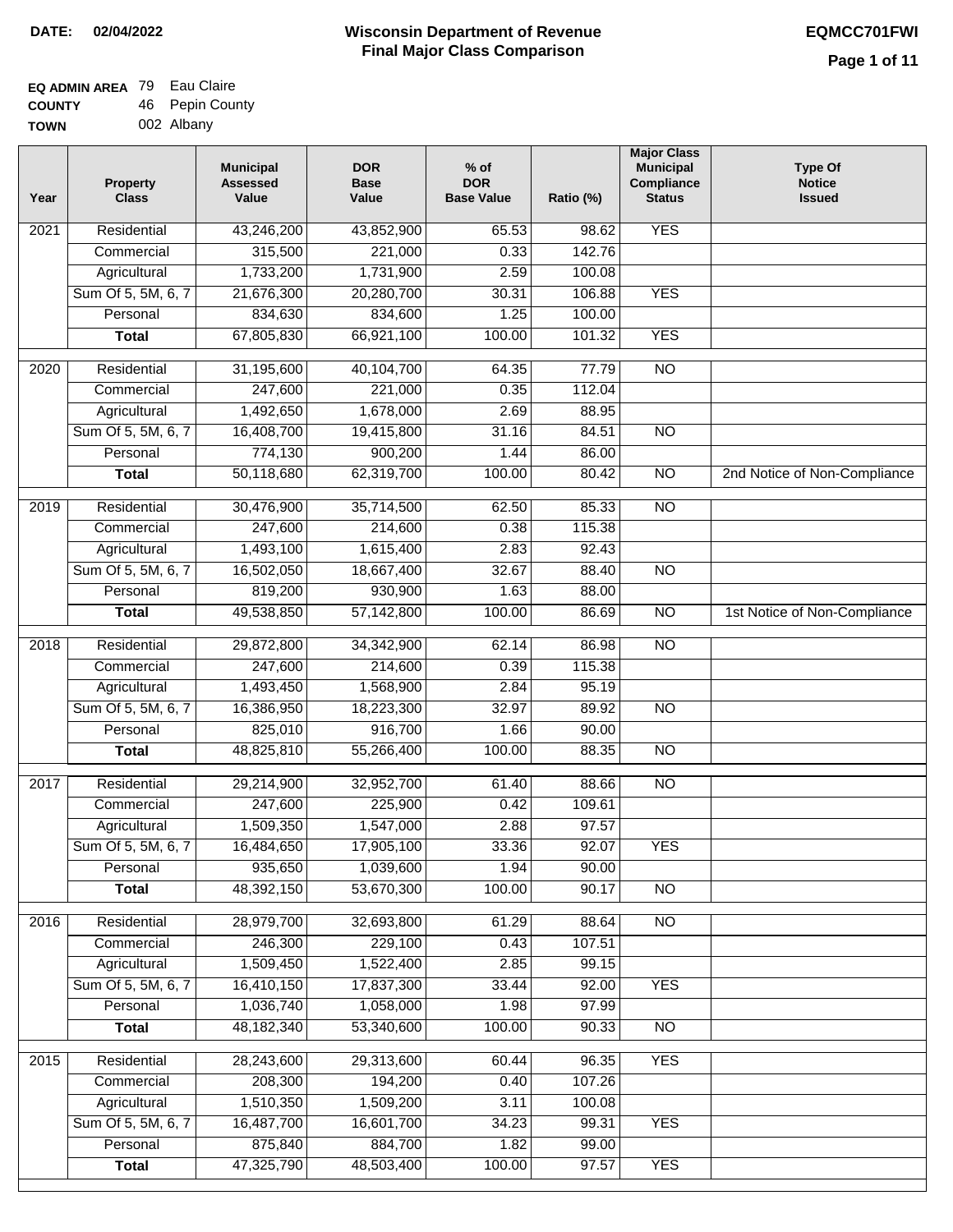# **Wisconsin Department of Revenue DATE: 02/04/2022 EQMCC701FWI Final Major Class Comparison**

| <b>EQ ADMIN AREA</b> 79 Eau Claire |                 |
|------------------------------------|-----------------|
| <b>COUNTY</b>                      | 46 Pepin County |
| <b>TOWN</b>                        | 004 Durand      |

| Year              | <b>Property</b><br><b>Class</b> | <b>Municipal</b><br><b>Assessed</b><br>Value | <b>DOR</b><br><b>Base</b><br>Value | $%$ of<br><b>DOR</b><br><b>Base Value</b> | Ratio (%) | <b>Major Class</b><br><b>Municipal</b><br>Compliance<br><b>Status</b> | <b>Type Of</b><br><b>Notice</b><br><b>Issued</b> |
|-------------------|---------------------------------|----------------------------------------------|------------------------------------|-------------------------------------------|-----------|-----------------------------------------------------------------------|--------------------------------------------------|
| $\overline{202}1$ | Residential                     | 37,994,300                                   | 44,648,900                         | 77.76                                     | 85.10     | $\overline{NO}$                                                       |                                                  |
|                   | Commercial                      | 978,700                                      | 1,101,800                          | 1.92                                      | 88.83     |                                                                       |                                                  |
|                   | Agricultural                    | 862,800                                      | 958,800                            | 1.67                                      | 89.99     |                                                                       |                                                  |
|                   | Sum Of 5, 5M, 6, 7              | 8,289,400                                    | 9,698,900                          | 16.89                                     | 85.47     | $\overline{NO}$                                                       |                                                  |
|                   | Personal                        | 910,600                                      | 1,011,700                          | 1.76                                      | 90.01     |                                                                       |                                                  |
|                   | <b>Total</b>                    | 49,035,800                                   | 57,420,100                         | 100.00                                    | 85.40     | $\overline{NO}$                                                       |                                                  |
| 2020              | Residential                     | 37,392,700                                   | 38,922,600                         | 76.11                                     | 96.07     | <b>YES</b>                                                            |                                                  |
|                   | Commercial                      | 978,700                                      | 1,101,800                          | 2.15                                      | 88.83     |                                                                       |                                                  |
|                   | Agricultural                    | 831,200                                      | 924,100                            | 1.81                                      | 89.95     |                                                                       |                                                  |
|                   | Sum Of 5, 5M, 6, 7              | 8,402,600                                    | 9,403,500                          | 18.39                                     | 89.36     | $\overline{NO}$                                                       |                                                  |
|                   | Personal                        | 708,200                                      | 786,900                            | 1.54                                      | 90.00     |                                                                       |                                                  |
|                   | <b>Total</b>                    | 48,313,400                                   | 51,138,900                         | 100.00                                    | 94.47     | $\overline{NO}$                                                       |                                                  |
| 2019              | Residential                     | 37, 134, 300                                 | 41,543,500                         | 77.63                                     | 89.39     | $\overline{NO}$                                                       |                                                  |
|                   | Commercial                      | 978,700                                      | 1,069,700                          | 2.00                                      | 91.49     |                                                                       |                                                  |
|                   |                                 | 873,500                                      | 885,500                            | 1.65                                      | 98.64     |                                                                       |                                                  |
|                   | Agricultural                    |                                              |                                    | 17.26                                     | 91.08     | <b>YES</b>                                                            |                                                  |
|                   | Sum Of 5, 5M, 6, 7              | 8,412,300                                    | 9,235,900                          |                                           |           |                                                                       |                                                  |
|                   | Personal                        | 739,000                                      | 777,900                            | 1.45                                      | 95.00     |                                                                       |                                                  |
|                   | <b>Total</b>                    | 48,137,800                                   | 53,512,500                         | 100.00                                    | 89.96     | $\overline{NO}$                                                       |                                                  |
| 2018              | Residential                     | 37,028,300                                   | 38,373,900                         | 76.04                                     | 96.49     | <b>YES</b>                                                            |                                                  |
|                   | Commercial                      | 978,700                                      | 1,069,700                          | 2.12                                      | 91.49     |                                                                       |                                                  |
|                   | Agricultural                    | 864,300                                      | 863,100                            | 1.71                                      | 100.14    |                                                                       |                                                  |
|                   | Sum Of 5, 5M, 6, 7              | 8,705,700                                    | 9,389,700                          | 18.61                                     | 92.72     | <b>YES</b>                                                            |                                                  |
|                   | Personal                        | 770,400                                      | 770,400                            | 1.53                                      | 100.00    |                                                                       |                                                  |
|                   | <b>Total</b>                    | 48,347,400                                   | 50,466,800                         | 100.00                                    | 95.80     | <b>YES</b>                                                            |                                                  |
| $\overline{2017}$ | Residential                     | 36,733,600                                   | 36,607,600                         | 74.08                                     | 100.34    | <b>YES</b>                                                            |                                                  |
|                   | Commercial                      | 990,700                                      | 1,126,000                          | 2.28                                      | 87.98     |                                                                       |                                                  |
|                   | Agricultural                    | 846,900                                      | 844,600                            | 1.71                                      | 100.27    |                                                                       |                                                  |
|                   | Sum Of 5, 5M, 6, 7              | 9,034,500                                    | 9,737,200                          | 19.70                                     | 92.78     | <b>YES</b>                                                            |                                                  |
|                   | Personal                        | 1,099,885                                    | 1,099,900                          | 2.23                                      | 100.00    |                                                                       |                                                  |
|                   | <b>Total</b>                    | 48,705,585                                   | 49,415,300                         | 100.00                                    | 98.56     | <b>YES</b>                                                            |                                                  |
| 2016              | Residential                     | 36,115,700                                   | 35,477,500                         | 73.54                                     | 101.80    | <b>YES</b>                                                            |                                                  |
|                   | Commercial                      | 978,700                                      | 1,149,000                          | 2.38                                      | 85.18     |                                                                       |                                                  |
|                   | Agricultural                    | 836,000                                      | 835,500                            | 1.73                                      | 100.06    |                                                                       |                                                  |
|                   | Sum Of 5, 5M, 6, 7              | 9,070,000                                    | 9,644,900                          | 19.99                                     | 94.04     | <b>YES</b>                                                            |                                                  |
|                   | Personal                        | 1,133,475                                    | 1,133,500                          | 2.35                                      | 100.00    |                                                                       |                                                  |
|                   | <b>Total</b>                    | 48, 133, 875                                 | 48,240,400                         | 100.00                                    | 99.78     | <b>YES</b>                                                            |                                                  |
| 2015              | Residential                     | 35,696,000                                   | 32,815,900                         | 73.39                                     | 108.78    | <b>YES</b>                                                            |                                                  |
|                   | Commercial                      | 978,700                                      | 1,172,400                          | 2.62                                      | 83.48     |                                                                       |                                                  |
|                   | Agricultural                    | 829,600                                      | 827,900                            | 1.85                                      | 100.21    |                                                                       |                                                  |
|                   | Sum Of 5, 5M, 6, 7              | 8,627,700                                    | 8,914,500                          | 19.94                                     | 96.78     | <b>YES</b>                                                            |                                                  |
|                   | Personal                        | 986,089                                      | 986,100                            | 2.21                                      | 100.00    |                                                                       |                                                  |
|                   | <b>Total</b>                    | 47,118,089                                   | 44,716,800                         | 100.00                                    | 105.37    | <b>YES</b>                                                            |                                                  |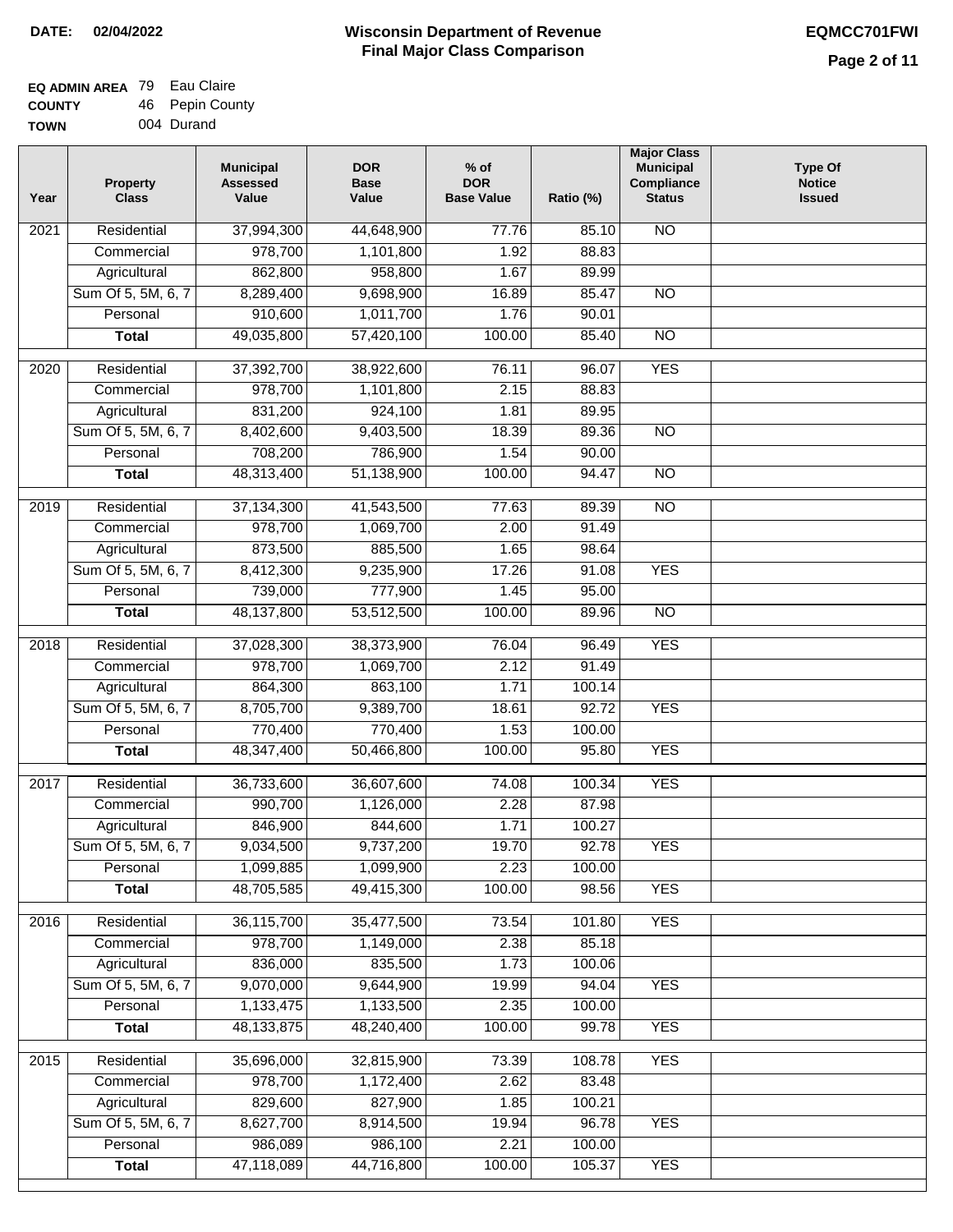### **EQ ADMIN AREA** 79 Eau Claire **COUNTY TOW** 46 Pepin County

| /Ν | 006 Frankfort |
|----|---------------|
|    |               |

| Year              | <b>Property</b><br><b>Class</b> | <b>Municipal</b><br><b>Assessed</b><br>Value | <b>DOR</b><br><b>Base</b><br>Value | $%$ of<br><b>DOR</b><br><b>Base Value</b> | Ratio (%) | <b>Major Class</b><br><b>Municipal</b><br>Compliance<br><b>Status</b> | <b>Type Of</b><br><b>Notice</b><br><b>Issued</b> |
|-------------------|---------------------------------|----------------------------------------------|------------------------------------|-------------------------------------------|-----------|-----------------------------------------------------------------------|--------------------------------------------------|
| 2021              | Residential                     | 15,536,200                                   | 16,054,600                         | 47.03                                     | 96.77     | <b>YES</b>                                                            |                                                  |
|                   | Commercial                      | 724,900                                      | 490,700                            | 1.44                                      | 147.73    |                                                                       |                                                  |
|                   | Agricultural                    | 1,384,400                                    | 1,383,100                          | 4.05                                      | 100.09    |                                                                       |                                                  |
|                   | Sum Of 5, 5M, 6, 7              | 16,086,800                                   | 15,961,900                         | 46.76                                     | 100.78    | <b>YES</b>                                                            |                                                  |
|                   | Personal                        | 244,197                                      | 244,200                            | 0.72                                      | 100.00    |                                                                       |                                                  |
|                   | <b>Total</b>                    | 33,976,497                                   | 34, 134, 500                       | 100.00                                    | 99.54     | <b>YES</b>                                                            |                                                  |
| $\overline{2020}$ | Residential                     | 11,835,900                                   | 14,670,000                         | 46.11                                     | 80.68     | $\overline{NO}$                                                       |                                                  |
|                   | Commercial                      | 250,800                                      | 273,900                            | 0.86                                      | 91.57     |                                                                       |                                                  |
|                   | Agricultural                    | 1,155,150                                    | 1,327,400                          | 4.17                                      | 87.02     |                                                                       |                                                  |
|                   | Sum Of 5, 5M, 6, 7              | 13,331,000                                   | 15,314,800                         | 48.14                                     | 87.05     | $\overline{NO}$                                                       |                                                  |
|                   | Personal                        | 197,890                                      | 227,400                            | 0.71                                      | 87.02     |                                                                       |                                                  |
|                   | <b>Total</b>                    | 26,770,740                                   | 31,813,500                         | 100.00                                    | 84.15     | <b>NO</b>                                                             |                                                  |
|                   |                                 |                                              |                                    |                                           |           |                                                                       |                                                  |
| $\frac{2019}{ }$  | Residential                     | 11,711,400                                   | 13,780,000                         | 45.07                                     | 84.99     | $\overline{NO}$                                                       |                                                  |
|                   | Commercial                      | 240,700                                      | 266,000                            | 0.87                                      | 90.49     |                                                                       |                                                  |
|                   | Agricultural                    | 1,134,650                                    | 1,274,900                          | 4.17                                      | 89.00     |                                                                       |                                                  |
|                   | Sum Of 5, 5M, 6, 7              | 13,286,900                                   | 15,020,700                         | 49.13                                     | 88.46     | $\overline{NO}$                                                       |                                                  |
|                   | Personal                        | 208,640                                      | 233,600                            | 0.76                                      | 89.32     |                                                                       |                                                  |
|                   | <b>Total</b>                    | 26,582,290                                   | 30,575,200                         | 100.00                                    | 86.94     | $\overline{NO}$                                                       |                                                  |
| 2018              | Residential                     | 11,580,800                                   | 13,122,300                         | 44.67                                     | 88.25     | $\overline{NO}$                                                       |                                                  |
|                   | Commercial                      | 236,800                                      | 266,000                            | 0.91                                      | 89.02     |                                                                       |                                                  |
|                   | Agricultural                    | 1,137,750                                    | 1,244,200                          | 4.24                                      | 91.44     |                                                                       |                                                  |
|                   | Sum Of 5, 5M, 6, 7              | 13,131,900                                   | 14,582,400                         | 49.64                                     | 90.05     | <b>YES</b>                                                            |                                                  |
|                   | Personal                        | 145,037                                      | 161,100                            | 0.55                                      | 90.03     |                                                                       |                                                  |
|                   | <b>Total</b>                    | 26,232,287                                   | 29,376,000                         | 100.00                                    | 89.30     | N <sub>O</sub>                                                        |                                                  |
| 2017              | Residential                     | 11,467,200                                   | 12,697,200                         | 44.04                                     | 90.31     | <b>YES</b>                                                            |                                                  |
|                   | Commercial                      | 236,800                                      | 280,000                            | 0.97                                      | 84.57     |                                                                       |                                                  |
|                   | Agricultural                    | 1,137,350                                    | 1,211,800                          | 4.20                                      | 93.86     |                                                                       |                                                  |
|                   | Sum Of 5, 5M, 6, 7              | 13,080,400                                   | 14,518,800                         | 50.36                                     | 90.09     | <b>YES</b>                                                            |                                                  |
|                   | Personal                        | 110,093                                      | 121,600                            | 0.42                                      | 90.54     |                                                                       |                                                  |
|                   | <b>Total</b>                    | 26,031,843                                   | 28,829,400                         | 100.00                                    | 90.30     | <b>YES</b>                                                            |                                                  |
|                   |                                 |                                              |                                    |                                           |           |                                                                       |                                                  |
| 2016              | Residential                     | 11,407,100                                   | 12,576,300                         | 43.82                                     | 90.70     | <b>YES</b>                                                            |                                                  |
|                   | Commercial                      | 236,800                                      | 285,700                            | 1.00                                      | 82.88     |                                                                       |                                                  |
|                   | Agricultural                    | 1,141,150                                    | 1,199,900                          | 4.18                                      | 95.10     |                                                                       |                                                  |
|                   | Sum Of 5, 5M, 6, 7<br>Personal  | 12,901,300                                   | 14,308,100                         | 49.85                                     | 90.17     | <b>YES</b>                                                            |                                                  |
|                   |                                 | 313,800                                      | 330,300                            | 1.15                                      | 95.00     |                                                                       |                                                  |
|                   | <b>Total</b>                    | 26,000,150                                   | 28,700,300                         | 100.00                                    | 90.59     | <b>YES</b>                                                            |                                                  |
| 2015              | Residential                     | 11,141,200                                   | 11,514,700                         | 41.95                                     | 96.76     | <b>YES</b>                                                            |                                                  |
|                   | Commercial                      | 236,800                                      | 291,600                            | 1.06                                      | 81.21     |                                                                       |                                                  |
|                   | Agricultural                    | 1,173,350                                    | 1,183,900                          | 4.31                                      | 99.11     |                                                                       |                                                  |
|                   | Sum Of 5, 5M, 6, 7              | 12,931,150                                   | 13,876,400                         | 50.55                                     | 93.19     | <b>YES</b>                                                            |                                                  |
|                   | Personal                        | 578,640                                      | 584,600                            | 2.13                                      | 98.98     |                                                                       |                                                  |
|                   | <b>Total</b>                    | 26,061,140                                   | 27,451,200                         | 100.00                                    | 94.94     | <b>YES</b>                                                            |                                                  |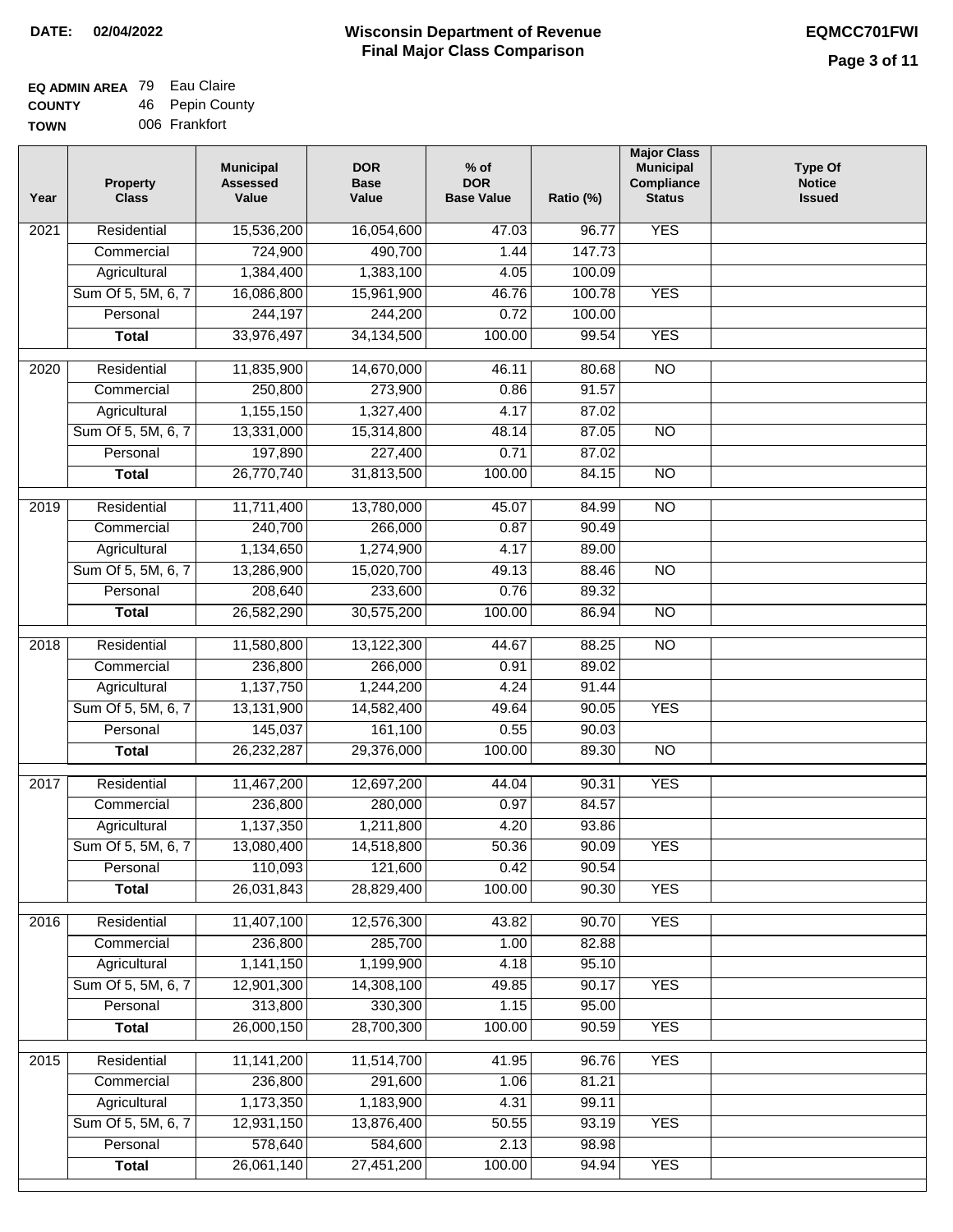### **EQ ADMIN AREA** 79 Eau Claire **COUNTY TOWN** 46 Pepin County

| WN | 008 Lima |
|----|----------|
|    |          |

| Year | <b>Property</b><br><b>Class</b> | <b>Municipal</b><br><b>Assessed</b><br>Value | <b>DOR</b><br><b>Base</b><br>Value | $%$ of<br><b>DOR</b><br><b>Base Value</b> | Ratio (%) | <b>Major Class</b><br><b>Municipal</b><br>Compliance<br><b>Status</b> | <b>Type Of</b><br><b>Notice</b><br><b>Issued</b> |
|------|---------------------------------|----------------------------------------------|------------------------------------|-------------------------------------------|-----------|-----------------------------------------------------------------------|--------------------------------------------------|
| 2021 | Residential                     | 27,119,550                                   | 36,532,500                         | 56.86                                     | 74.23     | N <sub>O</sub>                                                        |                                                  |
|      | Commercial                      | 2,235,600                                    | 2,256,100                          | 3.51                                      | 99.09     |                                                                       |                                                  |
|      | Agricultural                    | 2,094,150                                    | 2,461,700                          | 3.83                                      | 85.07     |                                                                       |                                                  |
|      | Sum Of 5, 5M, 6, 7              | 20,293,250                                   | 22,122,500                         | 34.43                                     | 91.73     | <b>YES</b>                                                            |                                                  |
|      | Personal                        | 744,400                                      | 875,700                            | 1.36                                      | 85.01     |                                                                       |                                                  |
|      | <b>Total</b>                    | 52,486,950                                   | 64,248,500                         | 100.00                                    | 81.69     | $\overline{NO}$                                                       |                                                  |
| 2020 | Residential                     | 26,769,050                                   | 33,444,700                         | 55.23                                     | 80.04     | $\overline{NO}$                                                       |                                                  |
|      | Commercial                      | 2,233,600                                    | 2,253,700                          | 3.72                                      | 99.11     |                                                                       |                                                  |
|      | Agricultural                    | 2,132,550                                    | 2,363,100                          | 3.90                                      | 90.24     |                                                                       |                                                  |
|      | Sum Of 5, 5M, 6, 7              | 20,148,550                                   | 21,598,500                         | 35.67                                     | 93.29     | <b>YES</b>                                                            |                                                  |
|      | Personal                        | 814,590                                      | 895,200                            | 1.48                                      | 91.00     |                                                                       |                                                  |
|      | <b>Total</b>                    | 52,098,340                                   | 60,555,200                         | 100.00                                    | 86.03     | $\overline{NO}$                                                       |                                                  |
| 2019 | Residential                     | 26,582,750                                   | 30,220,100                         | 53.41                                     | 87.96     | $\overline{10}$                                                       |                                                  |
|      | Commercial                      | 2,246,300                                    | 2,200,500                          | 3.89                                      | 102.08    |                                                                       |                                                  |
|      | Agricultural                    | 2,192,750                                    | 2,273,400                          | 4.02                                      | 96.45     |                                                                       |                                                  |
|      | Sum Of 5, 5M, 6, 7              | 19,813,400                                   | 20,962,900                         | 37.05                                     | 94.52     | <b>YES</b>                                                            |                                                  |
|      | Personal                        | 870,090                                      | 925,600                            | 1.64                                      | 94.00     |                                                                       |                                                  |
|      | <b>Total</b>                    | 51,705,290                                   | 56,582,500                         | 100.00                                    | 91.38     | $\overline{NO}$                                                       |                                                  |
| 2018 | Residential                     | 26,376,750                                   | 28,852,400                         | 52.76                                     | 91.42     | <b>YES</b>                                                            |                                                  |
|      | Commercial                      | 2,246,300                                    | 2,200,500                          | 4.02                                      | 102.08    |                                                                       |                                                  |
|      | Agricultural                    | 2,196,550                                    | 2,209,300                          | 4.04                                      | 99.42     |                                                                       |                                                  |
|      | Sum Of 5, 5M, 6, 7              | 19,784,750                                   | 20,476,300                         | 37.45                                     | 96.62     | <b>YES</b>                                                            |                                                  |
|      | Personal                        | 914,300                                      | 942,500                            | 1.72                                      | 97.01     |                                                                       |                                                  |
|      | <b>Total</b>                    | 51,518,650                                   | 54,681,000                         | 100.00                                    | 94.22     | <b>YES</b>                                                            |                                                  |
| 2017 | Residential                     | 24,801,450                                   | 25,688,200                         | 44.23                                     | 96.55     | <b>YES</b>                                                            |                                                  |
|      | Commercial                      | 5,837,300                                    | 5,895,100                          | 10.15                                     | 99.02     | <b>YES</b>                                                            |                                                  |
|      | Agricultural                    | 2,195,050                                    | 2,155,400                          | 3.71                                      | 101.84    |                                                                       |                                                  |
|      | Sum Of 5, 5M, 6, 7              | 20,493,950                                   | 20,800,500                         | 35.81                                     | 98.53     | <b>YES</b>                                                            |                                                  |
|      | Personal                        | 3,437,960                                    | 3,544,200                          | 6.10                                      | 97.00     |                                                                       |                                                  |
|      | <b>Total</b>                    | 56,765,710                                   | 58,083,400                         | 100.00                                    | 97.73     | <b>YES</b>                                                            |                                                  |
| 2016 | Residential                     | 24,342,450                                   | 25,729,600                         | 47.67                                     | 94.61     | <b>YES</b>                                                            |                                                  |
|      | Commercial                      | 4,643,900                                    | 4,759,700                          | 8.82                                      | 97.57     |                                                                       |                                                  |
|      | Agricultural                    | 2,193,950                                    | 2,118,100                          | 3.92                                      | 103.58    |                                                                       |                                                  |
|      | Sum Of 5, 5M, 6, 7              | 19,844,250                                   | 19,902,200                         | 36.88                                     | 99.71     | <b>YES</b>                                                            |                                                  |
|      | Personal                        | 1,462,120                                    | 1,462,100                          | 2.71                                      | 100.00    |                                                                       |                                                  |
|      | <b>Total</b>                    | 52,486,670                                   | 53,971,700                         | 100.00                                    | 97.25     | <b>YES</b>                                                            |                                                  |
| 2015 | Residential                     | 24,173,650                                   | 24,348,500                         | 50.35                                     | 99.28     | <b>YES</b>                                                            |                                                  |
|      | Commercial                      | 1,496,100                                    | 1,644,800                          | 3.40                                      | 90.96     |                                                                       |                                                  |
|      | Agricultural                    | 2,200,050                                    | 2,101,800                          | 4.35                                      | 104.67    |                                                                       |                                                  |
|      | Sum Of 5, 5M, 6, 7              | 19,463,450                                   | 18,941,300                         | 39.17                                     | 102.76    | <b>YES</b>                                                            |                                                  |
|      | Personal                        | 1,379,470                                    | 1,326,400                          | 2.74                                      | 104.00    |                                                                       |                                                  |
|      | <b>Total</b>                    | 48,712,720                                   | 48,362,800                         | 100.00                                    | 100.72    | <b>YES</b>                                                            |                                                  |
|      |                                 |                                              |                                    |                                           |           |                                                                       |                                                  |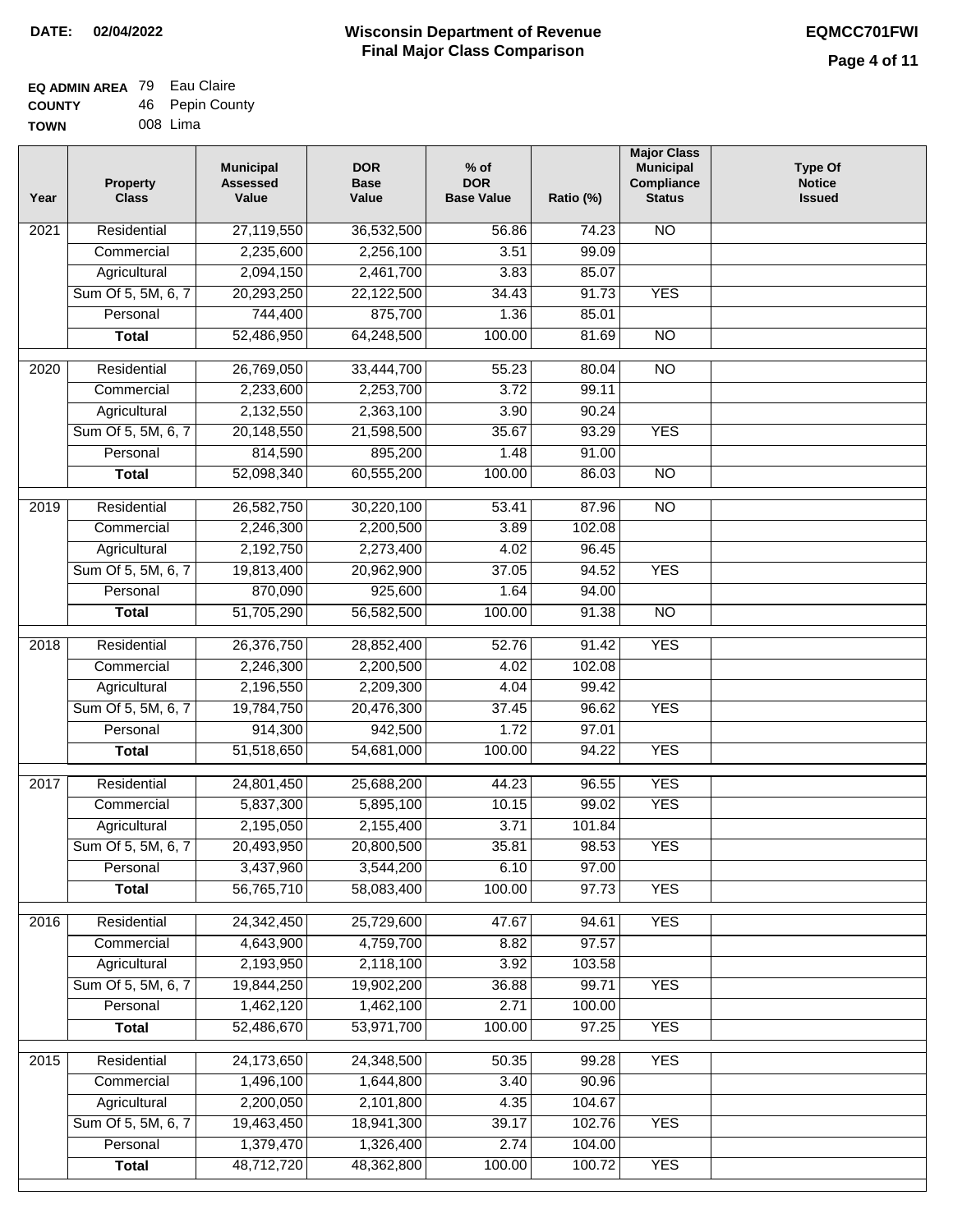| EQ ADMIN AREA 79 Eau Claire |                 |
|-----------------------------|-----------------|
| <b>COUNTY</b>               | 46 Pepin County |

**TOWN** 010 Pepin

| Year              | <b>Property</b><br><b>Class</b> | <b>Municipal</b><br><b>Assessed</b><br>Value | <b>DOR</b><br><b>Base</b><br>Value | $%$ of<br><b>DOR</b><br><b>Base Value</b> | Ratio (%) | <b>Major Class</b><br><b>Municipal</b><br>Compliance<br><b>Status</b> | <b>Type Of</b><br><b>Notice</b><br><b>Issued</b> |
|-------------------|---------------------------------|----------------------------------------------|------------------------------------|-------------------------------------------|-----------|-----------------------------------------------------------------------|--------------------------------------------------|
| $\overline{202}1$ | Residential                     | 68,321,200                                   | 91,106,600                         | 75.17                                     | 74.99     | N <sub>O</sub>                                                        |                                                  |
|                   | Commercial                      | 2,189,800                                    | 2,081,100                          | 1.72                                      | 105.22    |                                                                       |                                                  |
|                   | Agricultural                    | 2,272,300                                    | 2,270,200                          | 1.87                                      | 100.09    |                                                                       |                                                  |
|                   | Sum Of 5, 5M, 6, 7              | 23,016,200                                   | 25,661,900                         | 21.17                                     | 89.69     | N <sub>O</sub>                                                        |                                                  |
|                   | Personal                        | 65,400                                       | 76,900                             | 0.06                                      | 85.05     |                                                                       |                                                  |
|                   | <b>Total</b>                    | 95,864,900                                   | 121,196,700                        | 100.00                                    | 79.10     | $\overline{NO}$                                                       | 1st Notice of Non-Compliance                     |
| 2020              | Residential                     | 67,094,600                                   | 81,612,800                         | 73.52                                     | 82.21     | $\overline{NO}$                                                       |                                                  |
|                   | Commercial                      | 2,189,800                                    | 2,081,100                          | 1.87                                      | 105.22    |                                                                       |                                                  |
|                   | Agricultural                    | 2,190,500                                    | 2,184,000                          | 1.97                                      | 100.30    |                                                                       |                                                  |
|                   | Sum Of 5, 5M, 6, 7              | 23,412,200                                   | 25,000,500                         | 22.52                                     | 93.65     | <b>YES</b>                                                            |                                                  |
|                   | Personal                        | 109,200                                      | 124,100                            | 0.11                                      | 87.99     |                                                                       |                                                  |
|                   | <b>Total</b>                    | 94,996,300                                   | 111,002,500                        | 100.00                                    | 85.58     | $\overline{NO}$                                                       |                                                  |
| 2019              | Residential                     | 65,336,100                                   | 77,706,800                         | 72.72                                     | 84.08     | $\overline{NO}$                                                       |                                                  |
|                   | Commercial                      | 2,015,300                                    | 1,865,100                          | 1.75                                      | 108.05    |                                                                       |                                                  |
|                   | Agricultural                    | 2,205,200                                    | 2,106,800                          | 1.97                                      | 104.67    |                                                                       |                                                  |
|                   | Sum Of 5, 5M, 6, 7              | 23,460,500                                   | 25,075,200                         | 23.47                                     | 93.56     | <b>YES</b>                                                            |                                                  |
|                   | Personal                        | 105,100                                      | 105,100                            | 0.10                                      | 100.00    |                                                                       |                                                  |
|                   | <b>Total</b>                    | 93,122,200                                   | 106,859,000                        | 100.00                                    | 87.14     | N <sub>O</sub>                                                        |                                                  |
| 2018              | Residential                     | 64,729,500                                   | 74,233,000                         | 73.18                                     | 87.20     | N <sub>O</sub>                                                        |                                                  |
|                   | Commercial                      | 1,731,100                                    | 1,580,900                          | 1.56                                      | 109.50    |                                                                       |                                                  |
|                   | Agricultural                    | 2,205,000                                    | 2,048,300                          | 2.02                                      | 107.65    |                                                                       |                                                  |
|                   | Sum Of 5, 5M, 6, 7              | 23,127,800                                   | 23,461,900                         | 23.13                                     | 98.58     | <b>YES</b>                                                            |                                                  |
|                   | Personal                        | 110,400                                      | 110,400                            | 0.11                                      | 100.00    |                                                                       |                                                  |
|                   | <b>Total</b>                    | 91,903,800                                   | 101,434,500                        | 100.00                                    | 90.60     | $\overline{NO}$                                                       |                                                  |
| 2017              | Residential                     | 63,675,600                                   | 70,680,800                         | 72.74                                     | 90.09     | <b>YES</b>                                                            |                                                  |
|                   | Commercial                      | 1,648,400                                    | 1,601,800                          | 1.65                                      | 102.91    |                                                                       |                                                  |
|                   | Agricultural                    | 2,204,600                                    | 1,998,500                          | 2.06                                      | 110.31    |                                                                       |                                                  |
|                   | Sum Of 5, 5M, 6, 7              | 22,710,800                                   | 22,777,100                         | 23.44                                     | 99.71     | <b>YES</b>                                                            |                                                  |
|                   | Personal                        | 111,000                                      | 111,000                            | 0.11                                      | 100.00    |                                                                       |                                                  |
|                   | <b>Total</b>                    | 90,350,400                                   | 97,169,200                         | 100.00                                    | 92.98     | <b>YES</b>                                                            |                                                  |
| 2016              | Residential                     | 63,387,700                                   | 69,007,400                         | 73.03                                     | 91.86     | <b>YES</b>                                                            |                                                  |
|                   | Commercial                      | 1,577,800                                    | 1,621,200                          | 1.72                                      | 97.32     |                                                                       |                                                  |
|                   | Agricultural                    | 2,203,600                                    | 1,969,800                          | 2.08                                      | 111.87    |                                                                       |                                                  |
|                   | Sum Of 5, 5M, 6, 7              | 21,845,000                                   | 21,782,000                         | 23.05                                     | 100.29    | <b>YES</b>                                                            |                                                  |
|                   | Personal                        | 113,500                                      | 113,500                            | 0.12                                      | 100.00    |                                                                       |                                                  |
|                   | <b>Total</b>                    | 89,127,600                                   | 94,493,900                         | 100.00                                    | 94.32     | <b>YES</b>                                                            |                                                  |
| 2015              | Residential                     | 62,087,300                                   | 66,013,900                         | 72.61                                     | 94.05     | <b>YES</b>                                                            |                                                  |
|                   | Commercial                      | 1,463,100                                    | 1,543,400                          | 1.70                                      | 94.80     |                                                                       |                                                  |
|                   | Agricultural                    | 2,198,200                                    | 1,937,500                          | 2.13                                      | 113.46    |                                                                       |                                                  |
|                   | Sum Of 5, 5M, 6, 7              | 22,177,300                                   | 21,302,200                         | 23.43                                     | 104.11    | <b>YES</b>                                                            |                                                  |
|                   | Personal                        | 120,200                                      | 120,200                            | 0.13                                      | 100.00    |                                                                       |                                                  |
|                   | <b>Total</b>                    | 88,046,100                                   | 90,917,200                         | 100.00                                    | 96.84     | <b>YES</b>                                                            |                                                  |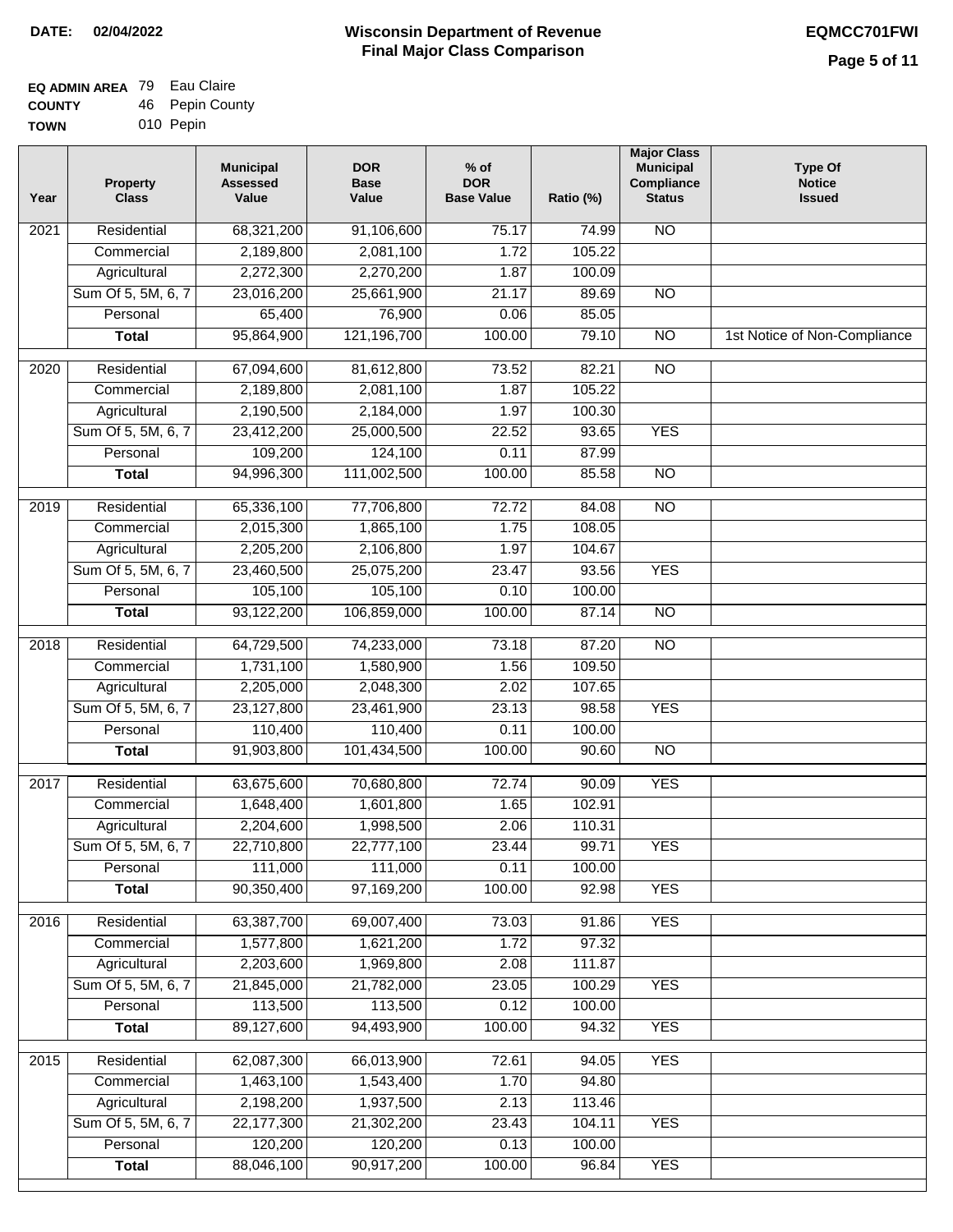| EQ ADMIN AREA 79 Eau Claire |                 |  |  |
|-----------------------------|-----------------|--|--|
| <b>COUNTY</b>               | 46 Pepin County |  |  |

**TOWN** 012 Stockholm

| Year              | <b>Property</b><br><b>Class</b> | <b>Municipal</b><br><b>Assessed</b><br>Value | <b>DOR</b><br><b>Base</b><br>Value | % of<br><b>DOR</b><br><b>Base Value</b> | Ratio (%) | <b>Major Class</b><br><b>Municipal</b><br>Compliance<br><b>Status</b> | <b>Type Of</b><br><b>Notice</b><br><b>Issued</b> |
|-------------------|---------------------------------|----------------------------------------------|------------------------------------|-----------------------------------------|-----------|-----------------------------------------------------------------------|--------------------------------------------------|
| $\overline{202}1$ | Residential                     | 28,530,700                                   | 34,712,400                         | 78.58                                   | 82.19     | <b>NO</b>                                                             |                                                  |
|                   | Commercial                      | 139,300                                      | 143,000                            | 0.32                                    | 97.41     |                                                                       |                                                  |
|                   | Agricultural                    | 963,600                                      | 1,072,800                          | 2.43                                    | 89.82     |                                                                       |                                                  |
|                   | Sum Of 5, 5M, 6, 7              | 7,298,800                                    | 8,086,800                          | 18.31                                   | 90.26     | <b>YES</b>                                                            |                                                  |
|                   | Personal                        | 142,400                                      | 158,200                            | 0.36                                    | 90.01     |                                                                       |                                                  |
|                   | <b>Total</b>                    | 37,074,800                                   | 44,173,200                         | 100.00                                  | 83.93     | $\overline{NO}$                                                       |                                                  |
| $\overline{2020}$ | Residential                     | 28,438,300                                   | 31,997,100                         | 77.98                                   | 88.88     | $\overline{NO}$                                                       |                                                  |
|                   | Commercial                      | 139,300                                      | 143,000                            | 0.35                                    | 97.41     |                                                                       |                                                  |
|                   | Agricultural                    | 929,100                                      | 1,030,800                          | 2.51                                    | 90.13     |                                                                       |                                                  |
|                   | Sum Of 5, 5M, 6, 7              | 7,242,550                                    | 7,703,600                          | 18.77                                   | 94.02     | <b>YES</b>                                                            |                                                  |
|                   | Personal                        | 144,400                                      | 160,500                            | 0.39                                    | 89.97     |                                                                       |                                                  |
|                   | <b>Total</b>                    | 36,893,650                                   | 41,035,000                         | 100.00                                  | 89.91     | $\overline{NO}$                                                       |                                                  |
| 2019              | Residential                     | 28,445,400                                   | 32,005,400                         | 78.11                                   | 88.88     | $\overline{N}$                                                        |                                                  |
|                   | Commercial                      | 139,300                                      | 138,800                            | 0.34                                    | 100.36    |                                                                       |                                                  |
|                   | Agricultural                    | 961,400                                      | 989,500                            | 2.41                                    | 97.16     |                                                                       |                                                  |
|                   | Sum Of 5, 5M, 6, 7              | 7,237,400                                    | 7,696,000                          | 18.78                                   | 94.04     | <b>YES</b>                                                            |                                                  |
|                   | Personal                        | 147,700                                      | 147,700                            | 0.36                                    | 100.00    |                                                                       |                                                  |
|                   | <b>Total</b>                    | 36,931,200                                   | 40,977,400                         | 100.00                                  | 90.13     | $\overline{NO}$                                                       |                                                  |
| 2018              | Residential                     | 28,354,600                                   | 30,676,700                         | 77.85                                   | 92.43     | <b>YES</b>                                                            |                                                  |
|                   | Commercial                      | 139,300                                      | 138,800                            | 0.35                                    | 100.36    |                                                                       |                                                  |
|                   | Agricultural                    | 964,400                                      | 964,800                            | 2.45                                    | 99.96     |                                                                       |                                                  |
|                   | Sum Of 5, 5M, 6, 7              | 7,362,500                                    | 7,482,200                          | 18.99                                   | 98.40     | <b>YES</b>                                                            |                                                  |
|                   | Personal                        | 142,405                                      | 142,400                            | 0.36                                    | 100.00    |                                                                       |                                                  |
|                   | <b>Total</b>                    | 36,963,205                                   | 39,404,900                         | 100.00                                  | 93.80     | <b>YES</b>                                                            |                                                  |
| 2017              | Residential                     | 27,837,000                                   | 29,004,500                         | 77.44                                   | 95.97     | <b>YES</b>                                                            |                                                  |
|                   | Commercial                      | 139,300                                      | 146,100                            | 0.39                                    | 95.35     |                                                                       |                                                  |
|                   | Agricultural                    | 939,100                                      | 941,900                            | 2.51                                    | 99.70     |                                                                       |                                                  |
|                   | Sum Of 5, 5M, 6, 7              | 7,145,900                                    | 7,229,100                          | 19.30                                   | 98.85     | <b>YES</b>                                                            |                                                  |
|                   | Personal                        | 132,782                                      | 132,800                            | 0.35                                    | 99.99     |                                                                       |                                                  |
|                   | <b>Total</b>                    | 36,194,082                                   | 37,454,400                         | 100.00                                  | 96.64     | <b>YES</b>                                                            |                                                  |
| 2016              | Residential                     | 26,738,800                                   | 26,594,200                         | 76.96                                   | 100.54    | <b>YES</b>                                                            |                                                  |
|                   | Commercial                      | 139,300                                      | 149,100                            | 0.43                                    | 93.43     |                                                                       |                                                  |
|                   | Agricultural                    | 928,100                                      | 925,500                            | 2.68                                    | 100.28    |                                                                       |                                                  |
|                   | Sum Of 5, 5M, 6, 7              | 6,896,900                                    | 6,758,600                          | 19.56                                   | 102.05    | <b>YES</b>                                                            |                                                  |
|                   | Personal                        | 128,457                                      | 128,400                            | 0.37                                    | 100.04    |                                                                       |                                                  |
|                   | <b>Total</b>                    | 34,831,557                                   | 34,555,800                         | 100.00                                  | 100.80    | <b>YES</b>                                                            |                                                  |
| 2015              | Residential                     | 26,622,300                                   | 26,408,200                         | 77.37                                   | 100.81    | <b>YES</b>                                                            |                                                  |
|                   | Commercial                      | 139,300                                      | 152,100                            | 0.45                                    | 91.58     |                                                                       |                                                  |
|                   | Agricultural                    | 914,900                                      | 913,300                            | 2.68                                    | 100.18    |                                                                       |                                                  |
|                   | Sum Of 5, 5M, 6, 7              | 6,907,800                                    | 6,529,500                          | 19.13                                   | 105.79    | <b>YES</b>                                                            |                                                  |
|                   | Personal                        | 127,107                                      | 127,100                            | 0.37                                    | 100.01    |                                                                       |                                                  |
|                   | <b>Total</b>                    | 34,711,407                                   | 34, 130, 200                       | 100.00                                  | 101.70    | <b>YES</b>                                                            |                                                  |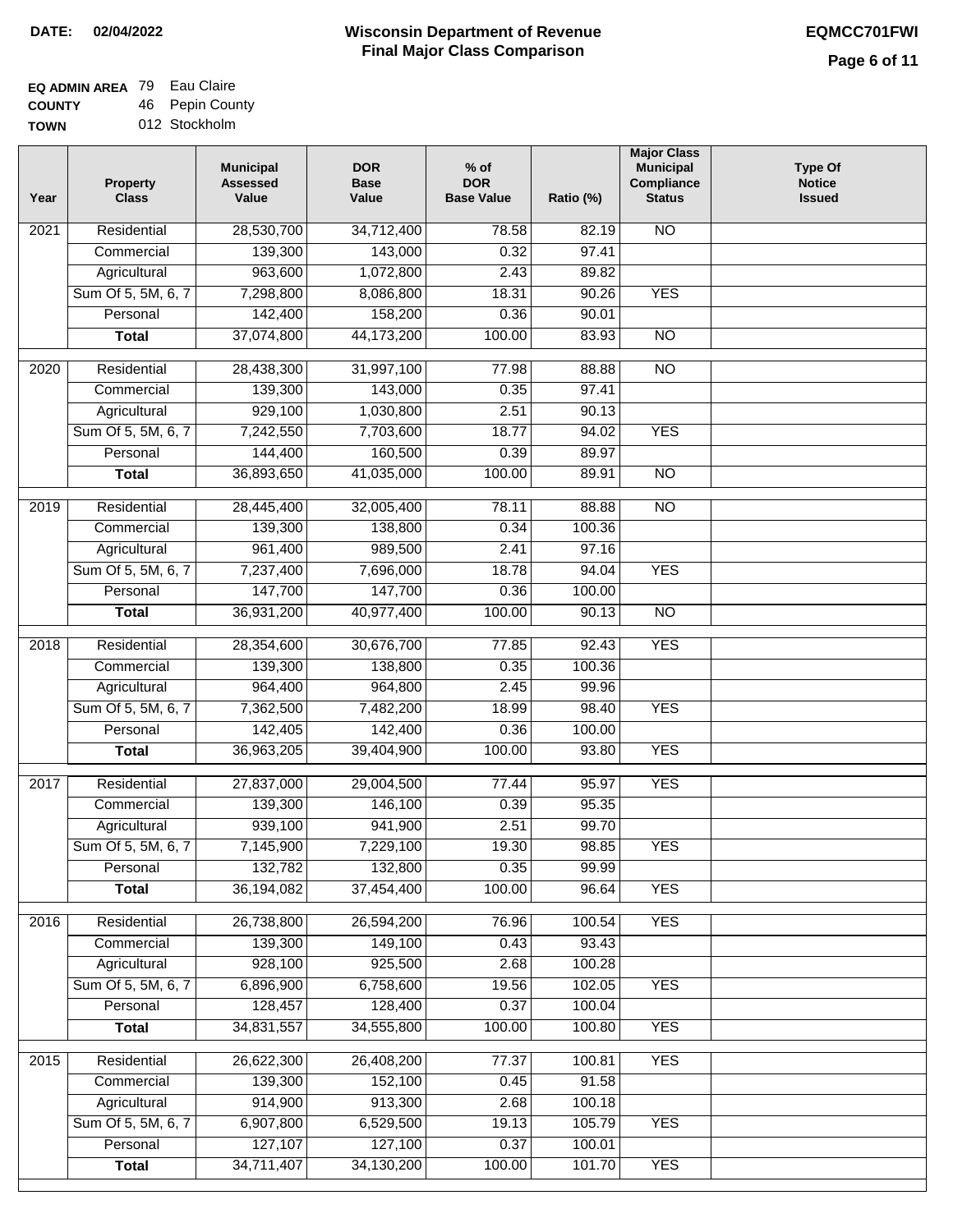| EQ ADMIN AREA 79 Eau Claire |                 |
|-----------------------------|-----------------|
| <b>COUNTY</b>               | 46 Pepin County |
|                             |                 |

**TOWN** 014 Waterville

| Year              | <b>Property</b><br><b>Class</b> | <b>Municipal</b><br><b>Assessed</b><br>Value | <b>DOR</b><br><b>Base</b><br>Value | % of<br><b>DOR</b><br><b>Base Value</b> | Ratio (%)      | <b>Major Class</b><br><b>Municipal</b><br>Compliance<br><b>Status</b> | <b>Type Of</b><br><b>Notice</b><br><b>Issued</b> |
|-------------------|---------------------------------|----------------------------------------------|------------------------------------|-----------------------------------------|----------------|-----------------------------------------------------------------------|--------------------------------------------------|
| $\overline{202}1$ | Residential                     | 37,920,000                                   | 37,407,000                         | 53.95                                   | 101.37         | <b>YES</b>                                                            |                                                  |
|                   | Commercial                      | 887,200                                      | 916,000                            | 1.32                                    | 96.86          |                                                                       |                                                  |
|                   | Agricultural                    | 2,472,000                                    | 2,466,900                          | 3.56                                    | 100.21         |                                                                       |                                                  |
|                   | Sum Of 5, 5M, 6, 7              | 28,274,000                                   | 27,610,000                         | 39.82                                   | 102.40         | <b>YES</b>                                                            |                                                  |
|                   | Personal                        | 935,200                                      | 935,200                            | 1.35                                    | 100.00         |                                                                       |                                                  |
|                   | <b>Total</b>                    | 70,488,400                                   | 69,335,100                         | 100.00                                  | 101.66         | <b>YES</b>                                                            |                                                  |
| $\overline{2020}$ | Residential                     | 30,157,900                                   | 34,366,900                         | 53.19                                   | 87.75          | $\overline{NO}$                                                       |                                                  |
|                   | Commercial                      | 885,900                                      | 939,300                            | 1.45                                    | 94.31          |                                                                       |                                                  |
|                   | Agricultural                    | 2,134,700                                    | 2,372,000                          | 3.67                                    | 90.00          |                                                                       |                                                  |
|                   | Sum Of 5, 5M, 6, 7              | 22,724,000                                   | 26,032,100                         | 40.29                                   | 87.29          | $\overline{NO}$                                                       |                                                  |
|                   | Personal                        | 810,050                                      | 900,000                            | 1.39                                    | 90.01          |                                                                       |                                                  |
|                   | <b>Total</b>                    | 56,712,550                                   | 64,610,300                         | 100.00                                  | 87.78          | $\overline{NO}$                                                       | 2nd Notice of Non-Compliance                     |
|                   |                                 |                                              |                                    |                                         |                |                                                                       |                                                  |
| 2019              | Residential                     | 29,976,600                                   | 31,059,800                         | 51.08                                   | 96.51          | <b>YES</b>                                                            |                                                  |
|                   | Commercial                      | 888,800                                      | 914,900                            | 1.50                                    | 97.15          |                                                                       |                                                  |
|                   | Agricultural                    | 2,209,500                                    | 2,276,900                          | 3.74                                    | 97.04          |                                                                       |                                                  |
|                   | Sum Of 5, 5M, 6, 7              | 22,608,900                                   | 25,627,900                         | 42.15                                   | 88.22          | N <sub>O</sub>                                                        |                                                  |
|                   | Personal                        | 836,300                                      | 929,200                            | 1.53                                    | 90.00          |                                                                       |                                                  |
|                   | <b>Total</b>                    | 56,520,100                                   | 60,808,700                         | 100.00                                  | 92.95          | $\overline{NO}$                                                       | 1st Notice of Non-Compliance                     |
| 2018              | Residential                     | 29,680,800                                   | 30,729,600                         | 50.86                                   | 96.59          | <b>YES</b>                                                            |                                                  |
|                   | Commercial                      | 916,700                                      | 942,800                            | 1.56                                    | 97.23          |                                                                       |                                                  |
|                   | Agricultural                    | 2,207,750                                    | 2,212,000                          | 3.66                                    | 99.81          |                                                                       |                                                  |
|                   | Sum Of 5, 5M, 6, 7              | 22,569,000                                   | 25,547,200                         | 42.28                                   | 88.34          | $\overline{10}$                                                       |                                                  |
|                   | Personal                        | 862,200                                      | 991,100                            | 1.64                                    | 86.99          |                                                                       |                                                  |
|                   | <b>Total</b>                    | 56,236,450                                   | 60,422,700                         | 100.00                                  | 93.07          | <b>NO</b>                                                             |                                                  |
| 2017              | Residential                     | 29,561,500                                   | 31,864,400                         | 52.17                                   | 92.77          | <b>YES</b>                                                            |                                                  |
|                   | Commercial                      | 883,300                                      | 952,100                            | 1.56                                    | 92.77          |                                                                       |                                                  |
|                   | Agricultural                    | 2,202,050                                    | 2,152,100                          | 3.52                                    | 102.32         |                                                                       |                                                  |
|                   | Sum Of 5, 5M, 6, 7              | 22,244,600                                   | 25,170,000                         | 41.21                                   | 88.38          | <b>NO</b>                                                             |                                                  |
|                   | Personal                        | 844,400                                      | 938,200                            | 1.54                                    | 90.00          |                                                                       |                                                  |
|                   | <b>Total</b>                    | 55,735,850                                   | 61,076,800                         | 100.00                                  | 91.26          | <b>NO</b>                                                             |                                                  |
|                   | Residential                     |                                              |                                    |                                         |                |                                                                       |                                                  |
| 2016              | Commercial                      | 29,486,900<br>687,700                        | 31,465,300<br>749,800              | 52.02<br>1.24                           | 93.71<br>91.72 | <b>YES</b>                                                            |                                                  |
|                   | Agricultural                    | 2,199,950                                    | 2,121,300                          | 3.51                                    | 103.71         |                                                                       |                                                  |
|                   | Sum Of 5, 5M, 6, 7              | 22,063,100                                   | 25,175,200                         | 41.62                                   | 87.64          | $\overline{NO}$                                                       |                                                  |
|                   | Personal                        | 930,600                                      | 979,600                            | 1.62                                    | 95.00          |                                                                       |                                                  |
|                   | <b>Total</b>                    | 55,368,250                                   | 60,491,200                         | 100.00                                  | 91.53          | N <sub>O</sub>                                                        |                                                  |
|                   |                                 |                                              |                                    |                                         |                |                                                                       |                                                  |
| 2015              | Residential                     | 29,058,100                                   | 28,454,400                         | 50.39                                   | 102.12         | <b>YES</b>                                                            |                                                  |
|                   | Commercial                      | 687,700                                      | 765,100                            | 1.35                                    | 89.88          |                                                                       |                                                  |
|                   | Agricultural                    | 2,198,150                                    | 2,092,000                          | 3.70                                    | 105.07         |                                                                       |                                                  |
|                   | Sum Of 5, 5M, 6, 7              | 22,025,600                                   | 24,344,600                         | 43.11                                   | 90.47          | <b>YES</b>                                                            |                                                  |
|                   | Personal                        | 817,700                                      | 817,700                            | 1.45                                    | 100.00         |                                                                       |                                                  |
|                   | <b>Total</b>                    | 54,787,250                                   | 56,473,800                         | 100.00                                  | 97.01          | <b>YES</b>                                                            |                                                  |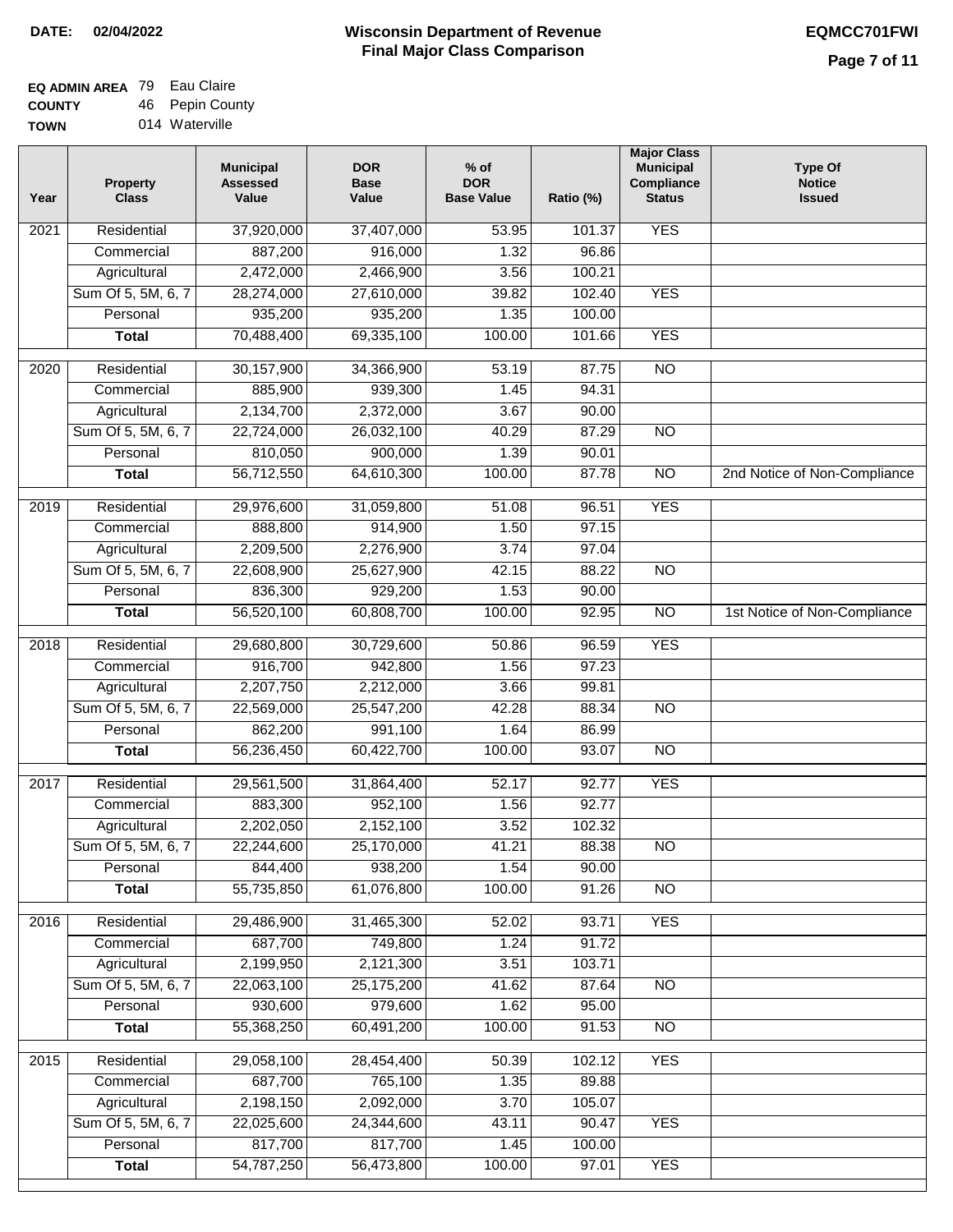$\Box$ 

# **Wisconsin Department of Revenue DATE: 02/04/2022 EQMCC701FWI Final Major Class Comparison**

| <b>EQ ADMIN AREA</b> 79 Eau Claire |                 |
|------------------------------------|-----------------|
| <b>COUNTY</b>                      | 46 Pepin County |
| <b>TOWN</b>                        | 016 Waubeek     |

| Year | <b>Property</b><br><b>Class</b> | <b>Municipal</b><br><b>Assessed</b><br>Value | <b>DOR</b><br><b>Base</b><br>Value | $%$ of<br><b>DOR</b><br><b>Base Value</b> | Ratio (%) | <b>Major Class</b><br><b>Municipal</b><br>Compliance<br><b>Status</b> | <b>Type Of</b><br><b>Notice</b><br><b>Issued</b> |
|------|---------------------------------|----------------------------------------------|------------------------------------|-------------------------------------------|-----------|-----------------------------------------------------------------------|--------------------------------------------------|
| 2021 | Residential                     | 30,379,100                                   | 30,891,200                         | 70.19                                     | 98.34     | <b>YES</b>                                                            |                                                  |
|      | Commercial                      | 7,009,800                                    | 6,711,000                          | 15.25                                     | 104.45    | <b>YES</b>                                                            |                                                  |
|      | Agricultural                    | 613,300                                      | 610,300                            | 1.39                                      | 100.49    |                                                                       |                                                  |
|      | Sum Of 5, 5M, 6, 7              | 5,452,600                                    | 5,246,600                          | 11.92                                     | 103.93    | <b>YES</b>                                                            |                                                  |
|      | Personal                        | 551,200                                      | 551,200                            | 1.25                                      | 100.00    |                                                                       |                                                  |
|      | <b>Total</b>                    | 44,006,000                                   | 44,010,300                         | 100.00                                    | 99.99     | <b>YES</b>                                                            |                                                  |
| 2020 | Residential                     | 24,051,100                                   | 31,731,200                         | 70.85                                     | 75.80     | $\overline{NO}$                                                       |                                                  |
|      | Commercial                      | 6,602,700                                    | 6,291,900                          | 14.05                                     | 104.94    | <b>YES</b>                                                            |                                                  |
|      | Agricultural                    | 578,100                                      | 577,900                            | 1.29                                      | 100.03    |                                                                       |                                                  |
|      | Sum Of 5, 5M, 6, 7              | 4,633,300                                    | 5,512,600                          | 12.31                                     | 84.05     | $\overline{NO}$                                                       |                                                  |
|      | Personal                        | 574,200                                      | 675,500                            | 1.51                                      | 85.00     |                                                                       |                                                  |
|      | <b>Total</b>                    | 36,439,400                                   | 44,789,100                         | 100.00                                    | 81.36     | $\overline{NO}$                                                       | 2nd Notice of Non-Compliance                     |
| 2019 | Residential                     | 23,670,000                                   | 28,439,500                         | 69.47                                     | 83.23     | $\overline{NO}$                                                       |                                                  |
|      | Commercial                      | 6,660,200                                    | 6,153,100                          | 15.03                                     | 108.24    | <b>YES</b>                                                            |                                                  |
|      | Agricultural                    | 539,700                                      | 555,300                            | 1.36                                      | 97.19     |                                                                       |                                                  |
|      | Sum Of 5, 5M, 6, 7              | 4,652,800                                    | 5,273,200                          | 12.88                                     | 88.23     | $\overline{NO}$                                                       |                                                  |
|      | Personal                        | 518,500                                      | 518,500                            | 1.27                                      | 100.00    |                                                                       |                                                  |
|      | <b>Total</b>                    | 36,041,200                                   | 40,939,600                         | 100.00                                    | 88.04     | $\overline{NO}$                                                       | 1st Notice of Non-Compliance                     |
| 2018 | Residential                     | 23,137,900                                   | 25,437,300                         | 67.51                                     | 90.96     | <b>YES</b>                                                            |                                                  |
|      | Commercial                      | 6,477,400                                    | 5,970,300                          | 15.84                                     | 108.49    | <b>YES</b>                                                            |                                                  |
|      | Agricultural                    | 538,600                                      | 538,600                            | 1.43                                      | 100.00    |                                                                       |                                                  |
|      | Sum Of 5, 5M, 6, 7              | 4,620,600                                    | 5,180,000                          | 13.75                                     | 89.20     | <b>NO</b>                                                             |                                                  |
|      | Personal                        | 555,100                                      | 555,100                            | 1.47                                      | 100.00    |                                                                       |                                                  |
|      | <b>Total</b>                    | 35,329,600                                   | 37,681,300                         | 100.00                                    | 93.76     | <b>NO</b>                                                             |                                                  |
| 2017 | Residential                     | 22,816,500                                   | 24,155,000                         | 65.09                                     | 94.46     | <b>YES</b>                                                            |                                                  |
|      | Commercial                      | 6,288,800                                    | 6,079,900                          | 16.38                                     | 103.44    | <b>YES</b>                                                            |                                                  |
|      | Agricultural                    | 514,300                                      | 528,300                            | 1.42                                      | 97.35     |                                                                       |                                                  |
|      | Sum Of 5, 5M, 6, 7              | 4,593,100                                    | 5,156,600                          | 13.90                                     | 89.07     | $\overline{N}$                                                        |                                                  |
|      | Personal                        | 1,187,800                                    | 1,187,800                          | 3.20                                      | 100.00    |                                                                       |                                                  |
|      | <b>Total</b>                    | 35,400,500                                   | 37,107,600                         | 100.00                                    | 95.40     | $\overline{NO}$                                                       |                                                  |
| 2016 | Residential                     | 22,716,500                                   | 24,543,400                         | 65.04                                     | 92.56     | <b>YES</b>                                                            |                                                  |
|      | Commercial                      | 6,228,500                                    | 6,142,400                          | 16.28                                     | 101.40    | <b>YES</b>                                                            |                                                  |
|      | Agricultural                    | 509,700                                      | 515,100                            | 1.36                                      | 98.95     |                                                                       |                                                  |
|      | Sum Of 5, 5M, 6, 7              | 4,639,000                                    | 5,301,100                          | 14.05                                     | 87.51     | N <sub>O</sub>                                                        |                                                  |
|      | Personal                        | 1,236,700                                    | 1,236,700                          | 3.28                                      | 100.00    |                                                                       |                                                  |
|      | <b>Total</b>                    | 35,330,400                                   | 37,738,700                         | 100.00                                    | 93.62     | $\overline{NO}$                                                       |                                                  |
| 2015 | Residential                     | 22,716,100                                   | 24,035,300                         | 65.48                                     | 94.51     | <b>YES</b>                                                            |                                                  |
|      | Commercial                      | 5,768,500                                    | 5,871,800                          | 16.00                                     | 98.24     | <b>YES</b>                                                            |                                                  |
|      | Agricultural                    | 492,300                                      | 492,000                            | 1.34                                      | 100.06    |                                                                       |                                                  |
|      | Sum Of 5, 5M, 6, 7              | 4,809,400                                    | 5,204,500                          | 14.18                                     | 92.41     | <b>YES</b>                                                            |                                                  |
|      | Personal                        | 1,100,200                                    | 1,100,200                          | 3.00                                      | 100.00    |                                                                       |                                                  |
|      | <b>Total</b>                    | 34,886,500                                   | 36,703,800                         | 100.00                                    | 95.05     | <b>YES</b>                                                            |                                                  |
|      |                                 |                                              |                                    |                                           |           |                                                                       |                                                  |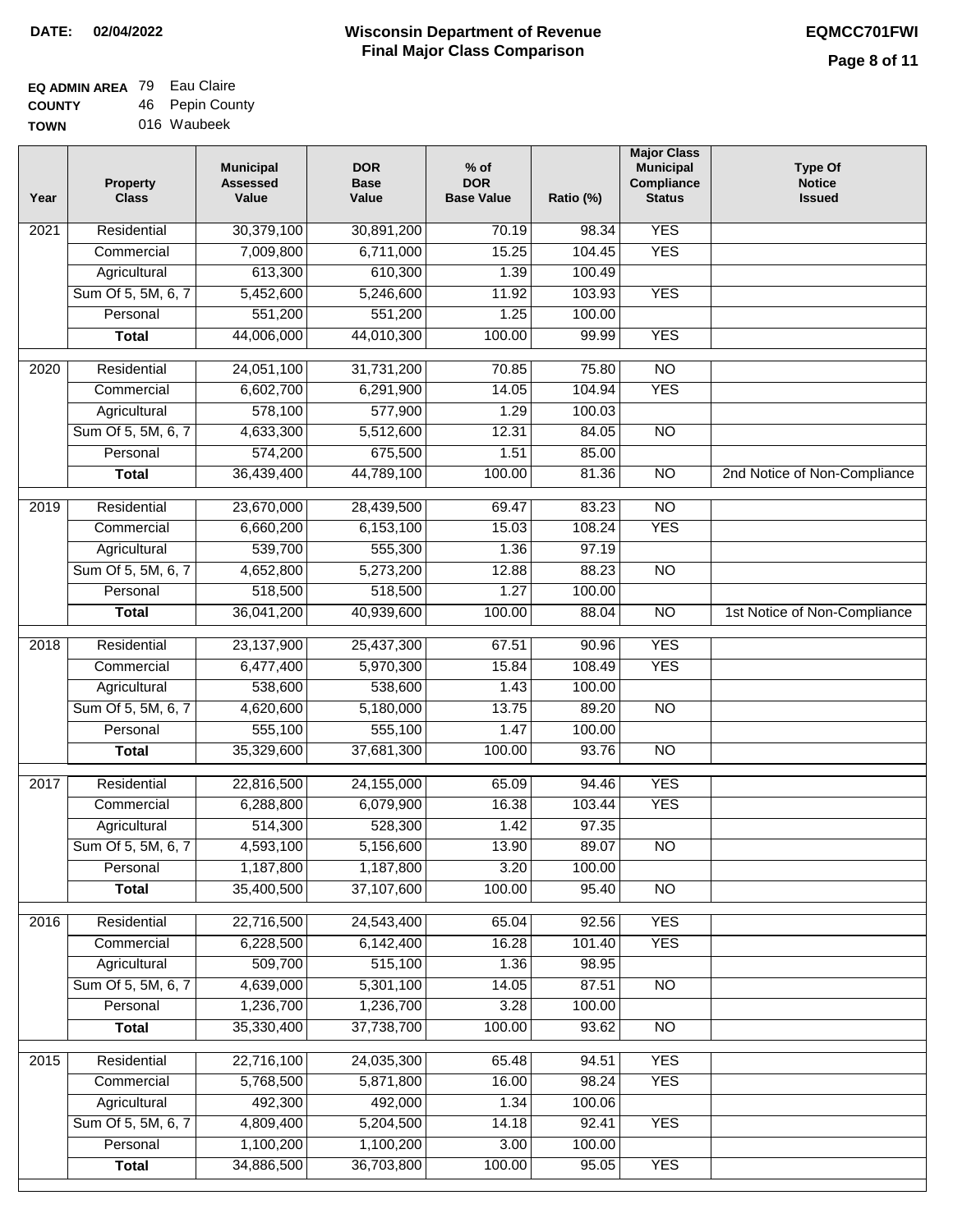| EQ ADMIN AREA 79 Eau Claire |     |              |
|-----------------------------|-----|--------------|
| <b>COUNTY</b>               | 46. | Pepin County |

**VILLAGE** 171 Pepin

| Year              | <b>Property</b><br><b>Class</b> | <b>Municipal</b><br><b>Assessed</b><br>Value | <b>DOR</b><br><b>Base</b><br>Value | $%$ of<br><b>DOR</b><br><b>Base Value</b> | Ratio (%) | <b>Major Class</b><br><b>Municipal</b><br>Compliance<br><b>Status</b> | <b>Type Of</b><br><b>Notice</b><br><b>Issued</b> |
|-------------------|---------------------------------|----------------------------------------------|------------------------------------|-------------------------------------------|-----------|-----------------------------------------------------------------------|--------------------------------------------------|
| 2021              | Residential                     | 57,017,400                                   | 59,029,200                         | 77.03                                     | 96.59     | <b>YES</b>                                                            |                                                  |
|                   | Commercial                      | 17,132,000                                   | 17,064,600                         | 22.27                                     | 100.39    | <b>YES</b>                                                            |                                                  |
|                   | Agricultural                    | 7,300                                        | 7,500                              | 0.01                                      | 97.33     |                                                                       |                                                  |
|                   | Sum Of 5, 5M, 6, 7              | 150,900                                      | 82,200                             | 0.11                                      | 183.58    |                                                                       |                                                  |
|                   | Personal                        | 425,100                                      | 447,500                            | 0.58                                      | 94.99     |                                                                       |                                                  |
|                   | <b>Total</b>                    | 74,732,700                                   | 76,631,000                         | 100.00                                    | 97.52     | <b>YES</b>                                                            |                                                  |
|                   | Residential                     |                                              | 57,731,400                         |                                           | 97.32     | <b>YES</b>                                                            |                                                  |
| 2020              | Commercial                      | 56,184,200<br>15,935,400                     | 15,844,600                         | 77.89<br>21.38                            | 100.57    | <b>YES</b>                                                            |                                                  |
|                   | Agricultural                    | 7,900                                        | 7,700                              | 0.01                                      | 102.60    |                                                                       |                                                  |
|                   | Sum Of 5, 5M, 6, 7              | 147,500                                      | 76,000                             | 0.10                                      | 194.08    |                                                                       |                                                  |
|                   | Personal                        | 455,900                                      | 455,900                            | 0.62                                      | 100.00    |                                                                       |                                                  |
|                   | <b>Total</b>                    | 72,730,900                                   | 74,115,600                         | 100.00                                    | 98.13     | <b>YES</b>                                                            |                                                  |
|                   |                                 |                                              |                                    |                                           |           |                                                                       |                                                  |
| $\frac{1}{2019}$  | Residential                     | 56,158,800                                   | 53,482,300                         | 76.42                                     | 105.00    | <b>YES</b>                                                            |                                                  |
|                   | Commercial                      | 16,487,700                                   | 15,923,300                         | 22.75                                     | 103.54    | <b>YES</b>                                                            |                                                  |
|                   | Agricultural                    | 7,700                                        | 7,600                              | 0.01                                      | 101.32    |                                                                       |                                                  |
|                   | Sum Of 5, 5M, 6, 7              | 147,500                                      | 76,000                             | 0.11                                      | 194.08    |                                                                       |                                                  |
|                   | Personal                        | 495,200                                      | 495,200                            | 0.71                                      | 100.00    |                                                                       |                                                  |
|                   | <b>Total</b>                    | 73,296,900                                   | 69,984,400                         | 100.00                                    | 104.73    | <b>YES</b>                                                            |                                                  |
| 2018              | Residential                     | 55,966,200                                   | 54,527,200                         | 76.76                                     | 102.64    | <b>YES</b>                                                            |                                                  |
|                   | Commercial                      | 16,203,500                                   | 15,947,900                         | 22.45                                     | 101.60    | <b>YES</b>                                                            |                                                  |
|                   | Agricultural                    | 7,500                                        | 7,500                              | 0.01                                      | 100.00    |                                                                       |                                                  |
|                   | Sum Of 5, 5M, 6, 7              | 147,500                                      | 76,000                             | 0.11                                      | 194.08    |                                                                       |                                                  |
|                   | Personal                        | 502,500                                      | 478,600                            | 0.67                                      | 104.99    |                                                                       |                                                  |
|                   | <b>Total</b>                    | 72,827,200                                   | 71,037,200                         | 100.00                                    | 102.52    | <b>YES</b>                                                            |                                                  |
|                   |                                 |                                              |                                    |                                           |           |                                                                       |                                                  |
| $\overline{2017}$ | Residential                     | 54,644,600                                   | 52,247,600                         | 75.36                                     | 104.59    | <b>YES</b>                                                            |                                                  |
|                   | Commercial                      | 15,716,700                                   | 16,293,200                         | 23.50                                     | 96.46     | <b>YES</b>                                                            |                                                  |
|                   | Agricultural                    | 7,600                                        | 7,300                              | 0.01                                      | 104.11    |                                                                       |                                                  |
|                   | Sum Of 5, 5M, 6, 7              | 147,500                                      | 76,000                             | 0.11                                      | 194.08    |                                                                       |                                                  |
|                   | Personal                        | 744,900                                      | 709,500                            | 1.02                                      | 104.99    |                                                                       |                                                  |
|                   | <b>Total</b>                    | 71,261,300                                   | 69,333,600                         | 100.00                                    | 102.78    | <b>YES</b>                                                            |                                                  |
| 2016              | Residential                     | 54,139,300                                   | 48,760,500                         | 76.36                                     | 111.03    | $\overline{NO}$                                                       |                                                  |
|                   | Commercial                      | 13,651,400                                   | 14,314,500                         | 22.42                                     | 95.37     | <b>YES</b>                                                            |                                                  |
|                   | Agricultural                    | 7,800                                        | 7,200                              | 0.01                                      | 108.33    |                                                                       |                                                  |
|                   | Sum Of 5, 5M, 6, 7              | 147,500                                      | 76,000                             | 0.12                                      | 194.08    |                                                                       |                                                  |
|                   | Personal                        | 768,100                                      | 698,200                            | 1.09                                      | 110.01    |                                                                       |                                                  |
|                   | <b>Total</b>                    | 68,714,100                                   | 63,856,400                         | 100.00                                    | 107.61    | $\overline{NO}$                                                       | 1st Notice of Non-Compliance                     |
| 2015              | Residential                     | 54,295,600                                   | 44,320,400                         | 74.63                                     | 122.51    | $\overline{NO}$                                                       |                                                  |
|                   | Commercial                      | 13,279,400                                   | 14,294,000                         | 24.07                                     | 92.90     | <b>YES</b>                                                            |                                                  |
|                   | Agricultural                    | 6,600                                        | 7,100                              | 0.01                                      | 92.96     |                                                                       |                                                  |
|                   | Sum Of 5, 5M, 6, 7              | 147,500                                      | 74,100                             | 0.12                                      | 199.06    |                                                                       |                                                  |
|                   | Personal                        | 657,800                                      | 692,400                            | 1.17                                      | 95.00     |                                                                       |                                                  |
|                   | <b>Total</b>                    | 68,386,900                                   | 59,388,000                         | 100.00                                    | 115.15    | N <sub>O</sub>                                                        |                                                  |
|                   |                                 |                                              |                                    |                                           |           |                                                                       |                                                  |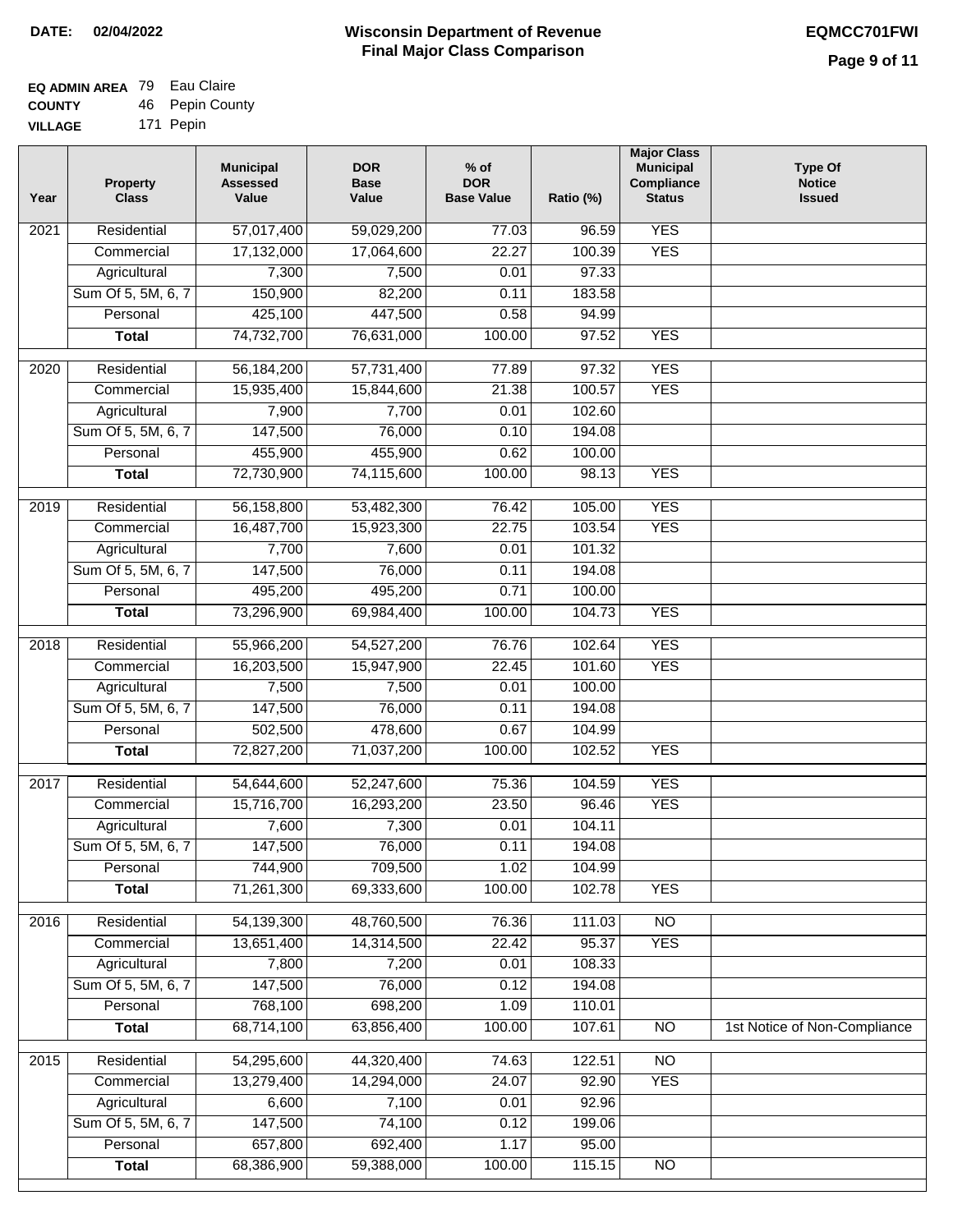٦

| <b>EQ ADMIN AREA</b> 79 Eau Claire |                 |
|------------------------------------|-----------------|
| <b>COUNTY</b>                      | 46 Pepin County |
| <b>VILLAGE</b>                     | 181 Stockholm   |

| AGE |  | 181 Stockholm |  |
|-----|--|---------------|--|
|     |  |               |  |

| Year | <b>Property</b><br><b>Class</b> | <b>Municipal</b><br><b>Assessed</b><br>Value | <b>DOR</b><br><b>Base</b><br>Value | $%$ of<br><b>DOR</b><br><b>Base Value</b> | Ratio (%) | <b>Major Class</b><br><b>Municipal</b><br>Compliance<br><b>Status</b> | <b>Type Of</b><br><b>Notice</b><br><b>Issued</b> |
|------|---------------------------------|----------------------------------------------|------------------------------------|-------------------------------------------|-----------|-----------------------------------------------------------------------|--------------------------------------------------|
| 2021 | Residential                     | 21,431,400                                   | 21,552,400                         | 85.35                                     | 99.44     | <b>YES</b>                                                            |                                                  |
|      | Commercial                      | 2,675,700                                    | 2,628,200                          | 10.41                                     | 101.81    | <b>YES</b>                                                            |                                                  |
|      | Agricultural                    | 2,200                                        | 2,100                              | 0.01                                      | 104.76    |                                                                       |                                                  |
|      | Sum Of 5, 5M, 6, 7              | 1,133,800                                    | 1,046,000                          | 4.14                                      | 108.39    |                                                                       |                                                  |
|      | Personal                        | 22,200                                       | 22,200                             | 0.09                                      | 100.00    |                                                                       |                                                  |
|      | <b>Total</b>                    | 25,265,300                                   | 25,250,900                         | 100.00                                    | 100.06    | <b>YES</b>                                                            |                                                  |
| 2020 | Residential                     | 15,129,600                                   | 19,141,100                         | 83.75                                     | 79.04     | $\overline{NO}$                                                       |                                                  |
|      | Commercial                      | 2,645,700                                    | 2,628,200                          | 11.50                                     | 100.67    | <b>YES</b>                                                            |                                                  |
|      | Agricultural                    | 2,200                                        | 2,200                              | 0.01                                      | 100.00    |                                                                       |                                                  |
|      | Sum Of 5, 5M, 6, 7              | 1,112,500                                    | 1,061,300                          | 4.64                                      | 104.82    |                                                                       |                                                  |
|      | Personal                        | 20,965                                       | 23,300                             | 0.10                                      | 89.98     |                                                                       |                                                  |
|      | <b>Total</b>                    | 18,910,965                                   | 22,856,100                         | 100.00                                    | 82.74     | $\overline{NO}$                                                       | 1st Notice of Non-Compliance                     |
| 2019 | Residential                     | 14,985,400                                   | 18,608,700                         | 83.65                                     | 80.53     | $\overline{NO}$                                                       |                                                  |
|      | Commercial                      | 2,645,700                                    | 2,551,700                          | 11.47                                     | 103.68    | <b>YES</b>                                                            |                                                  |
|      | Agricultural                    | 2,000                                        | 2,100                              | 0.01                                      | 95.24     |                                                                       |                                                  |
|      | Sum Of 5, 5M, 6, 7              | 1,112,400                                    | 1,065,200                          | 4.79                                      | 104.43    |                                                                       |                                                  |
|      | Personal                        | 17,350                                       | 17,400                             | 0.08                                      | 99.71     |                                                                       |                                                  |
|      | <b>Total</b>                    | 18,762,850                                   | 22,245,100                         | 100.00                                    | 84.35     | <b>NO</b>                                                             |                                                  |
|      |                                 |                                              |                                    |                                           |           |                                                                       |                                                  |
| 2018 | Residential                     | 14,285,600                                   | 17,220,100                         | 82.57                                     | 82.96     | $\overline{NO}$                                                       |                                                  |
|      | Commercial                      | 2,640,600                                    | 2,546,600                          | 12.21                                     | 103.69    | <b>YES</b>                                                            |                                                  |
|      | Agricultural                    | 2,000                                        | 2,100                              | 0.01                                      | 95.24     |                                                                       |                                                  |
|      | Sum Of 5, 5M, 6, 7              | 1,112,400                                    | 1,064,300                          | 5.10                                      | 104.52    |                                                                       |                                                  |
|      | Personal                        | 22,315                                       | 22,300                             | 0.11                                      | 100.07    |                                                                       |                                                  |
|      | <b>Total</b>                    | 18,062,915                                   | 20,855,400                         | 100.00                                    | 86.61     | $\overline{NO}$                                                       |                                                  |
| 2017 | Residential                     | 14,164,600                                   | 16,397,700                         | 81.20                                     | 86.38     | $\overline{NO}$                                                       |                                                  |
|      | Commercial                      | 2,639,700                                    | 2,679,700                          | 13.27                                     | 98.51     | <b>YES</b>                                                            |                                                  |
|      | Agricultural                    | 2,000                                        | 2,000                              | 0.01                                      | 100.00    |                                                                       |                                                  |
|      | Sum Of 5, 5M, 6, 7              | 1,113,800                                    | 1,078,200                          | 5.34                                      | 103.30    |                                                                       |                                                  |
|      | Personal                        | 35,925                                       | 36,000                             | 0.18                                      | 99.79     |                                                                       |                                                  |
|      | <b>Total</b>                    | 17,956,025                                   | 20,193,600                         | 100.00                                    | 88.92     | N <sub>O</sub>                                                        |                                                  |
| 2016 | Residential                     | 13,924,500                                   | 15,400,900                         | 80.04                                     | 90.41     | <b>YES</b>                                                            |                                                  |
|      | Commercial                      | 2,541,200                                    | 2,734,400                          | 14.21                                     | 92.93     | <b>YES</b>                                                            |                                                  |
|      | Agricultural                    | 2,700                                        | 2,800                              | 0.01                                      | 96.43     |                                                                       |                                                  |
|      | Sum Of 5, 5M, 6, 7              | 1,132,200                                    | 1,079,300                          | 5.61                                      | 104.90    |                                                                       |                                                  |
|      | Personal                        | 23,345                                       | 23,400                             | 0.12                                      | 99.76     |                                                                       |                                                  |
|      | <b>Total</b>                    | 17,623,945                                   | 19,240,800                         | 100.00                                    | 91.60     | <b>YES</b>                                                            |                                                  |
|      |                                 |                                              |                                    |                                           |           |                                                                       |                                                  |
| 2015 | Residential                     | 13,965,900                                   | 15,365,000                         | 79.20                                     | 90.89     | <b>YES</b>                                                            |                                                  |
|      | Commercial                      | 2,543,300                                    | 2,790,200                          | 14.38                                     | 91.15     | <b>YES</b>                                                            |                                                  |
|      | Agricultural                    | 2,700                                        | 2,700                              | 0.01                                      | 100.00    |                                                                       |                                                  |
|      | Sum Of 5, 5M, 6, 7              | 1,132,700                                    | 1,206,800                          | 6.22                                      | 93.86     | <b>YES</b>                                                            |                                                  |
|      | Personal                        | 35,775                                       | 35,700                             | 0.18                                      | 100.21    |                                                                       |                                                  |
|      | <b>Total</b>                    | 17,680,375                                   | 19,400,400                         | 100.00                                    | 91.13     | <b>YES</b>                                                            |                                                  |